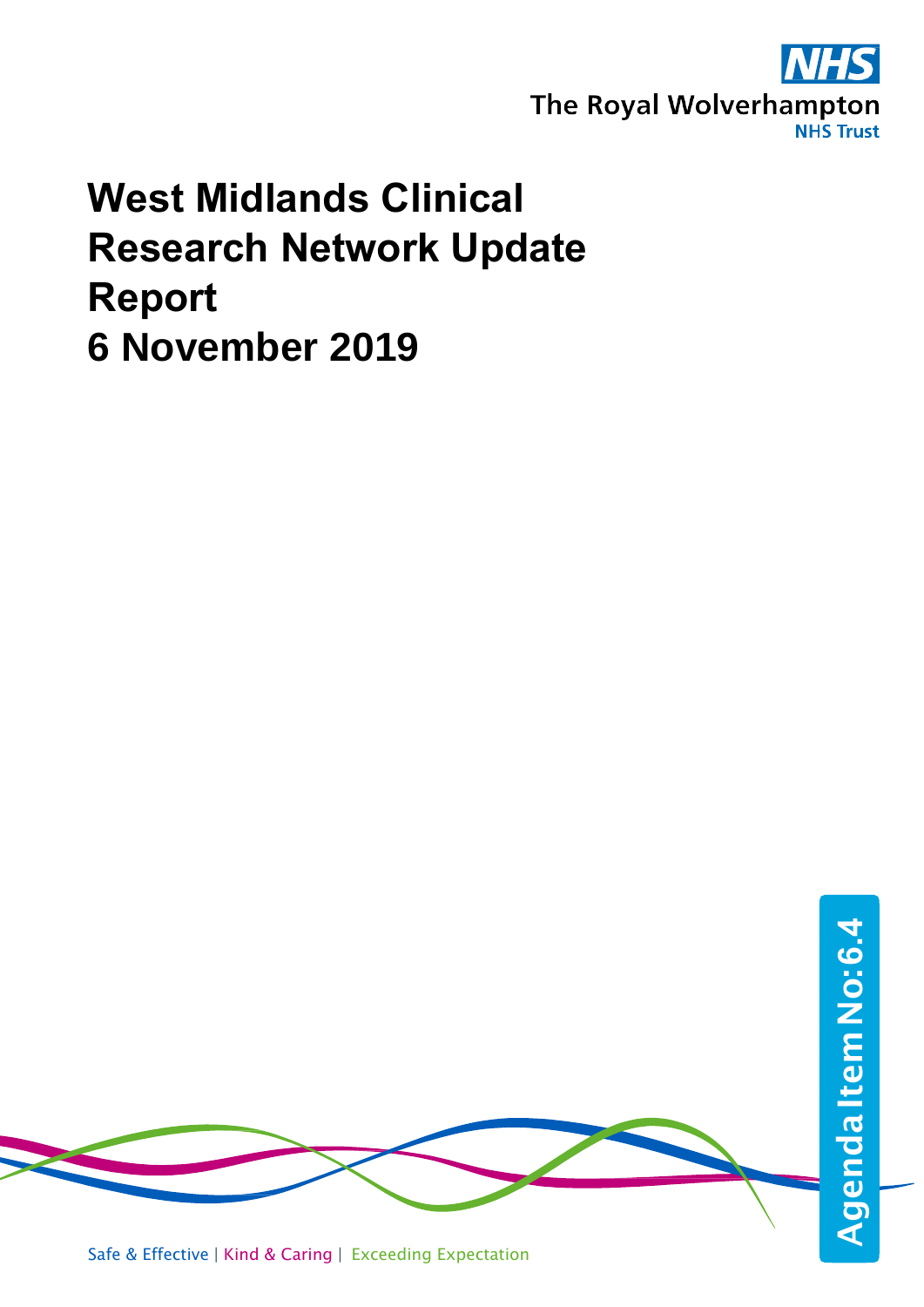The Royal Wolverhampton **NHS Trust** 

**Trust Board Report Meeting Date:** 6 November 2019 **Title:** CRN WM **Executive Summary:** RWT as Host for the National Institute for Health Research Clinical Research Network West Midlands (CRN WM) is responsible for ensuring the effective delivery of research in Trusts, primary care organisations as well as care homes, hospices, schools, prisons, or other social care and public health environments. This report seeks to provide an overview and assurance to the Host Trust Board on progress to date in the CRN WM against the Host responsibilities and objectives included within the contract between the DHSC and NIHR Coordinating Centre (NIHR CC) **Action Requested:**  Receive and note performance report. **For the attention of the Board Assure Advise** CRN West Midlands Performance report details performance against the national High Level Objectives. **Alert Author + Contact Details:** Jeremy Kirk, Clinical Director & Pauline Boyle, Chief Operating Officer Tel 01902 446815 Email Pauline.boyle@nihr.ac.uk **Links to Trust Strategic Objectives** 1. Create a culture of compassion, safety and quality 2. Proactively seek opportunities to develop our services 3. To have an effective and well integrated local health and care system that operates efficiently 4. Attract, retain and develop our staff, and improve employee engagement 5. Maintain financial health – Appropriate investment to patient services **Resource Implications:** None **Report Data Caveats**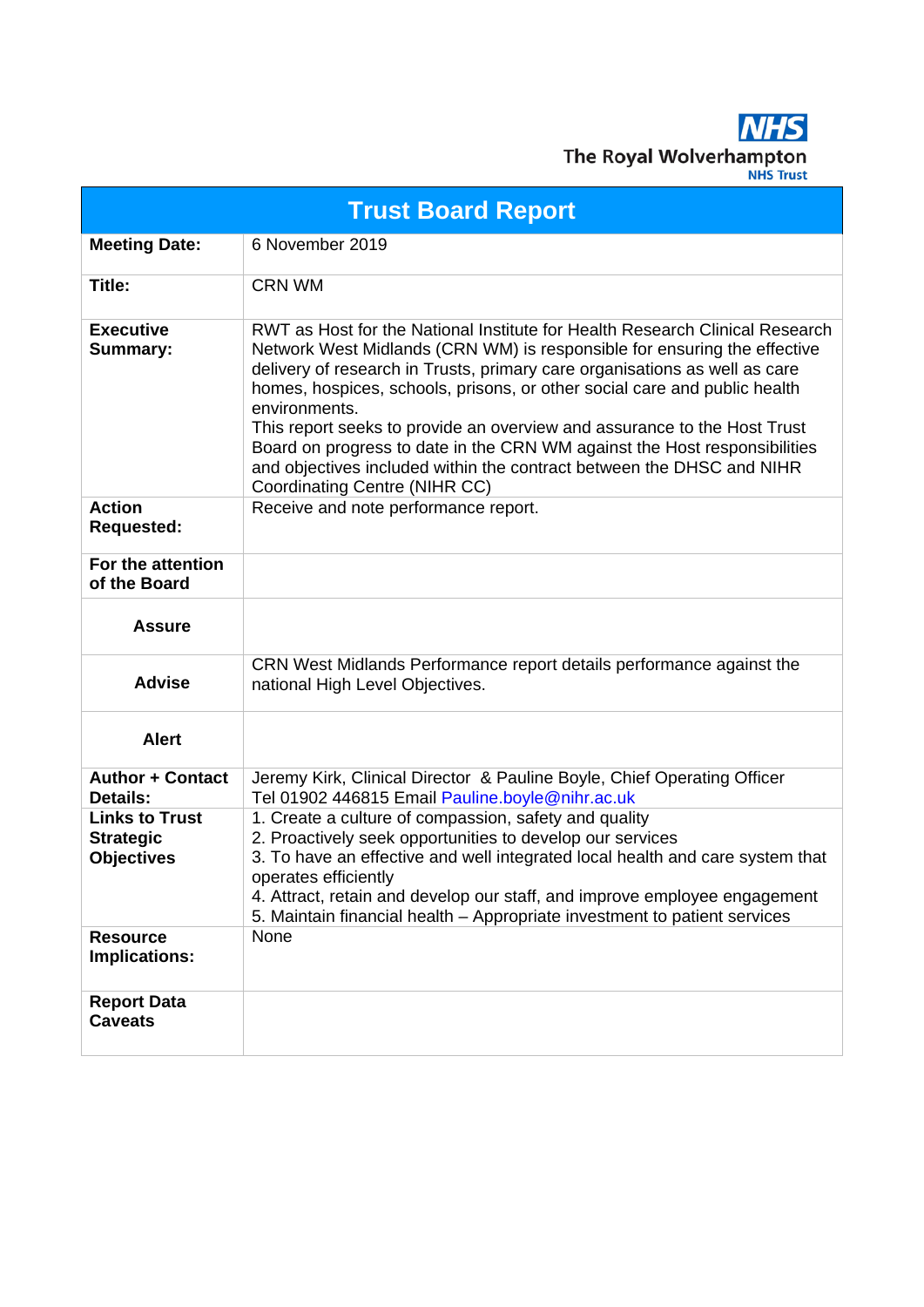| <b>CQC Domains</b>                             | <b>Safe:</b> patients, staff and the public are protected from abuse and avoidable harm.<br><b>Effective:</b> care, treatment and support achieves good outcomes, helping people maintain<br>quality of life and is based on the best available evidence.<br>Caring: staff involve and treat everyone with compassion, kindness, dignity and respect.<br><b>Responsive:</b> services are organised so that they meet people's needs.<br>Well-led: the leadership, management and governance of the organisation make sure it's<br>providing high-quality care that's based around individual needs, that it encourages learning<br>and innovation, and that it promotes an open and fair culture. |  |  |  |
|------------------------------------------------|---------------------------------------------------------------------------------------------------------------------------------------------------------------------------------------------------------------------------------------------------------------------------------------------------------------------------------------------------------------------------------------------------------------------------------------------------------------------------------------------------------------------------------------------------------------------------------------------------------------------------------------------------------------------------------------------------|--|--|--|
| <b>Equality and</b><br><b>Diversity Impact</b> |                                                                                                                                                                                                                                                                                                                                                                                                                                                                                                                                                                                                                                                                                                   |  |  |  |
| <b>Risks: BAF/TRR</b>                          | n/a                                                                                                                                                                                                                                                                                                                                                                                                                                                                                                                                                                                                                                                                                               |  |  |  |
| <b>Risk: Appetite</b>                          |                                                                                                                                                                                                                                                                                                                                                                                                                                                                                                                                                                                                                                                                                                   |  |  |  |
| <b>Public or Private:</b>                      | Public session                                                                                                                                                                                                                                                                                                                                                                                                                                                                                                                                                                                                                                                                                    |  |  |  |
| <b>Other formal</b>                            | <b>RWT Finance and Performance Committee</b>                                                                                                                                                                                                                                                                                                                                                                                                                                                                                                                                                                                                                                                      |  |  |  |
| bodies involved:                               | <b>RWT Executive Group</b>                                                                                                                                                                                                                                                                                                                                                                                                                                                                                                                                                                                                                                                                        |  |  |  |
|                                                | <b>CRN West Midlands Partnership Group</b>                                                                                                                                                                                                                                                                                                                                                                                                                                                                                                                                                                                                                                                        |  |  |  |
| <b>References</b>                              |                                                                                                                                                                                                                                                                                                                                                                                                                                                                                                                                                                                                                                                                                                   |  |  |  |
| <b>NHS</b><br><b>Constitution:</b>             | In determining this matter, the Board should have regard to the Core<br>principles contained in the Constitution of:<br>Equality of treatment and access to services<br>High standards of excellence and professionalism<br>Service user preferences<br>Cross community working<br><b>Best Value</b><br>Accountability through local influence and scrutiny                                                                                                                                                                                                                                                                                                                                       |  |  |  |

## **Background**

**1** The LCRN Host Organisation shall ensure the proper management of the LCRN in terms of compliance with the governance framework and processes of the LCRN Host Organisation, including human resources, standing financial, audit and standards of business conduct instructions. The LCRN Host Organisation shall ensure internal policies and standing financial instructions, as they affect the LCRN, do not unreasonably diminish the efficient management of the LCRN.

|              | <b>Finance Update</b>                                                                                                                                                                                                                                                                                                                                                                                                                                                                                                                                                                                                                                                                                                                                                                                                                                                          |
|--------------|--------------------------------------------------------------------------------------------------------------------------------------------------------------------------------------------------------------------------------------------------------------------------------------------------------------------------------------------------------------------------------------------------------------------------------------------------------------------------------------------------------------------------------------------------------------------------------------------------------------------------------------------------------------------------------------------------------------------------------------------------------------------------------------------------------------------------------------------------------------------------------|
| $\mathbf{2}$ | Q1 1920 reporting<br>CRN West Midlands submitted the Qtr 1 1920 return on the 9 <sup>th</sup> August 2019 with a TBA<br>figure of £243k (1%) of total funding which is well inside the limits set by NIHR- the increase<br>is due to vacancies within the plan. There will be meetings in the near future involving<br>senior CRN employees to ensure this is fully utilised before year end.<br><b>Monitoring Visits:</b><br>CRN:WM had a successful internal audit in March 2019 and the new controls which were<br>tested will form the base of the next round of monitoring visits. The next round of monitoring<br>visits has now started with two trusts testing out these new controls $-$ the trusts were<br>Primary Care (Keele) plus Robert Jones and Agnes Hunt – both of these were fine with all<br>participants taking part in a two way exchange regarding CRN. |
|              | <b>Future Funding Model:</b>                                                                                                                                                                                                                                                                                                                                                                                                                                                                                                                                                                                                                                                                                                                                                                                                                                                   |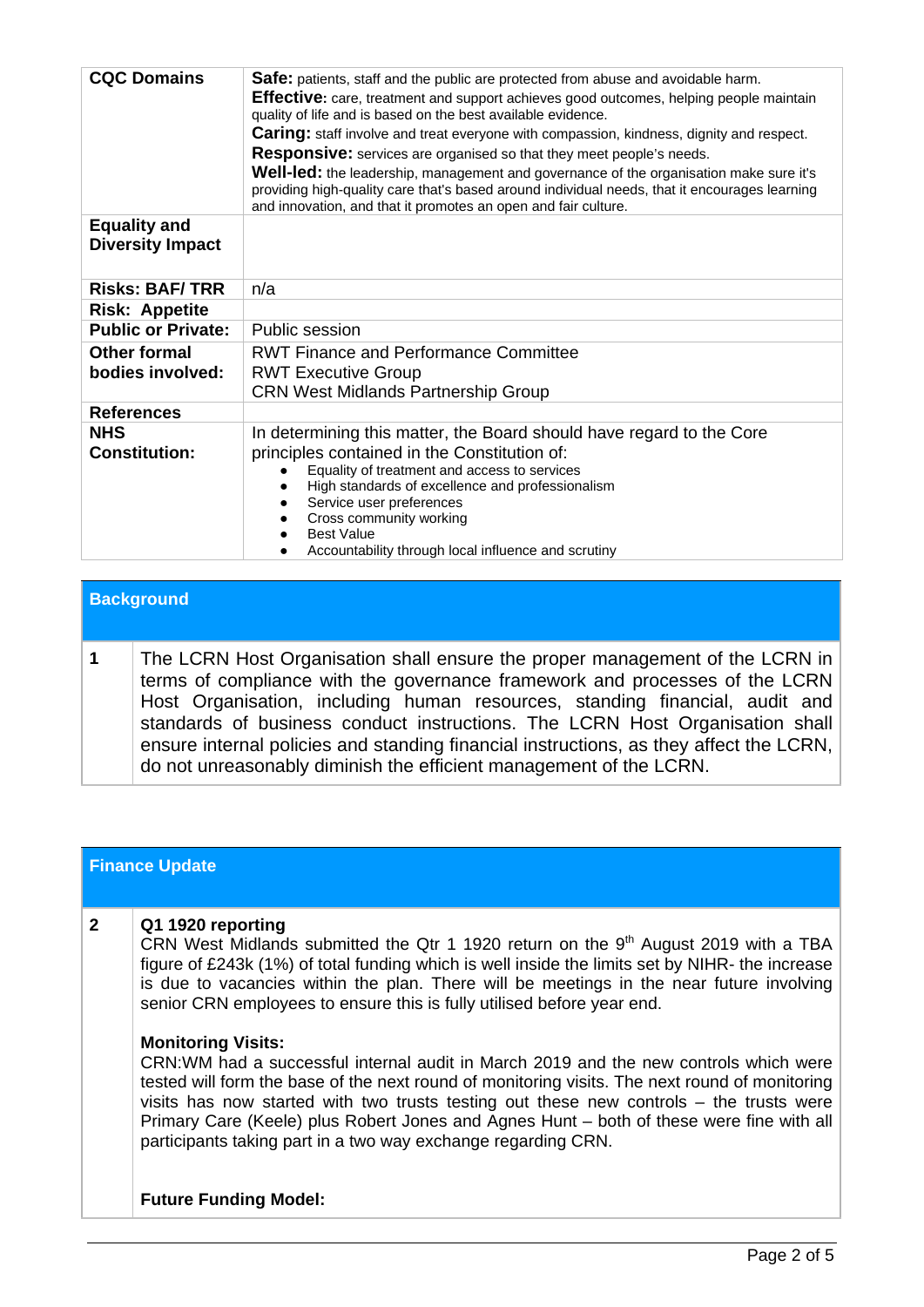NIHR CRN have introduced a new funding model which is 80% stable funding for 3 years and 20% based upon performance against HLO1, HLO2a, HLO2b and specialty objectives. The new funding model was announced early 2019 and relates to performance in 2017/18. A 5% cap and collar is applied.

#### **Local Funding Model:**

CRN WM local funding model will finish in March 2020. The Partnership Group has agreed to a new model which will be based upon performance against HLO1, HLO2a and HLO2b. The model will run from 1 April 202 for three years.

#### **Financial pressures:** AfC award

Apprenticeship levy Inflation Pension contributions

### **Performance Update**

| 3                                                                    | The key headlines/issues and levels of assurance are set out below, and are graded as |                                                                      |  |  |
|----------------------------------------------------------------------|---------------------------------------------------------------------------------------|----------------------------------------------------------------------|--|--|
|                                                                      | follows:                                                                              |                                                                      |  |  |
| Assurance level*<br>Colour to use in 'Assurance level*' column below |                                                                                       |                                                                      |  |  |
|                                                                      | Assured                                                                               | Green – there are no gaps in assurance                               |  |  |
|                                                                      | Partially assured                                                                     | Amber – there are gaps in assurance but we are assured appropriate   |  |  |
|                                                                      |                                                                                       | action plans are in place to address these                           |  |  |
|                                                                      | Not assured                                                                           | Red – there are significant gaps in assurance and we are not         |  |  |
|                                                                      |                                                                                       | assured as to the adequacy of current action plans                   |  |  |
|                                                                      |                                                                                       | If red, commentary is needed in "Next Actions" to indicate what will |  |  |
|                                                                      |                                                                                       | move the matter to "full assurance"                                  |  |  |

| Key issue                                                                                                                                                                                                | Assura<br>nce<br>level | <b>Next actions</b><br>Committee update                                                                                                                                               |                                                                                                                                                                                                                                                                                      | Timescale                   |
|----------------------------------------------------------------------------------------------------------------------------------------------------------------------------------------------------------|------------------------|---------------------------------------------------------------------------------------------------------------------------------------------------------------------------------------|--------------------------------------------------------------------------------------------------------------------------------------------------------------------------------------------------------------------------------------------------------------------------------------|-----------------------------|
| <b>HLO1b Number</b><br>of participants<br>recruited to<br>commercial<br>contract NIHR<br><b>CRN Portfolio</b><br>studies                                                                                 |                        | New measure for 2019-<br>20. Overall number of<br>recruits to commercial<br>studies. Still more than<br>50% behind target.                                                            | Continue to work with<br>pharmaceutical companies<br>to identify sites in the West<br>Midlands although the<br>national portfolio is limited.                                                                                                                                        | December<br>2019            |
| <b>HL02a Proportion</b><br>of commercial<br>contract studies<br>achieving or<br>surpassing their<br>recruitment target<br>during their<br>planned<br>recruitment<br>period, at<br>confirmed CRN<br>sites |                        | Performance is low<br>across England and<br>taking into account the<br>current status of open<br>studies that are due to<br>close later this year, we<br>should be around<br>average. | <b>Continuation of Senior</b><br>Leadership Team bi-<br>monthly peer review and<br><b>Partner Organisation</b><br>performance review<br>documents for monthly<br>engagement.<br>Funding model for 2020/21<br>will include incentives for<br>performance against<br>HLO <sub>2a</sub> | March<br>2020<br>April 2020 |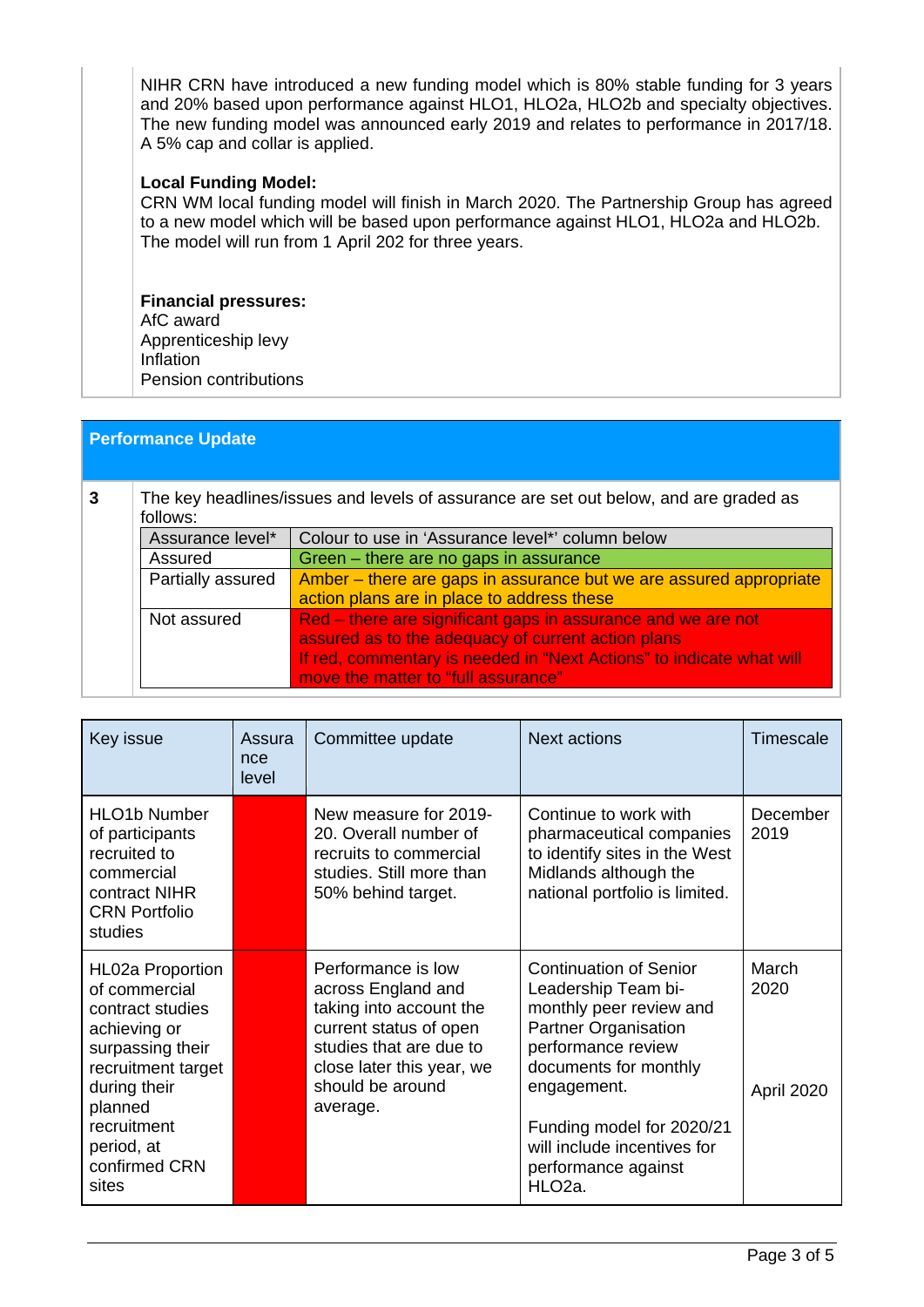| HLO <sub>2</sub> b<br>Proportion of<br>non-commercial<br>studies achieving<br>or surpassing<br>their recruitment<br>target during their<br>planned<br>recruitment<br>period |                                                                                                                                                                                                                                                                      | Performance very low<br>across England. We are<br>currently rated green, but<br>no Network is currently<br>forecast to achieve target.<br>We are likely to be around<br>the national average | Need to maintain focus on<br>studies due to close before<br>the end of the fiscal year to<br>ensure we stay green. | April 2020 |
|-----------------------------------------------------------------------------------------------------------------------------------------------------------------------------|----------------------------------------------------------------------------------------------------------------------------------------------------------------------------------------------------------------------------------------------------------------------|----------------------------------------------------------------------------------------------------------------------------------------------------------------------------------------------|--------------------------------------------------------------------------------------------------------------------|------------|
| <b>HL06c Proportion</b><br>of General<br><b>Medical Practices</b><br>recruiting each<br>year into NIHR<br><b>CRN Portfolio</b><br>studies                                   | Currently at 32% of GP<br>Increase spread of studies<br>practices recruited.<br>across practices.<br>Invite more practices to<br>participate to increase the<br>overall figure.                                                                                      |                                                                                                                                                                                              | January<br>2020                                                                                                    |            |
| <b>HLO6d Number</b><br>of non-NHS sites<br>recruiting into<br><b>NIHR CRN</b><br>Portfolio studies                                                                          | Need 25 non-NHS sites to<br>Promote CRN offering to<br>recruit. Currently on 12<br>non-NHS partners.<br>Develop promotional<br>but no new ones for<br>several months<br>material.<br><b>Expand Chief Investigator</b><br>development programme<br>to include non-NHS |                                                                                                                                                                                              | January<br>2020<br>December<br>2019                                                                                |            |
| <b>HLO7 Number of</b><br>participants<br>recruited into<br>Dementias and<br>Neurodegenerati<br>on (DeNDRoN)<br>studies on the<br><b>NIHR</b><br>CRN Portfolio,<br>each year |                                                                                                                                                                                                                                                                      | Currently rated green.                                                                                                                                                                       | Continue to explore the<br>national portfolio for new<br>studies.                                                  | April 2020 |
| HL01a Number of<br>participants<br>recruited to NIHR<br><b>CRN Portfolio</b><br>studies                                                                                     |                                                                                                                                                                                                                                                                      | Currently just behind<br>target for the year to date.<br>Large primary care study<br>also due to start recruiting<br>soon.                                                                   |                                                                                                                    |            |
| <b>HL06a Proportion</b><br>of NHS Trusts<br>recruiting into<br><b>NIHR CRN</b><br>Portfolio studies                                                                         |                                                                                                                                                                                                                                                                      | All Trusts recruited.                                                                                                                                                                        |                                                                                                                    |            |
| <b>HL06b Proportion</b><br>of NHS Trusts<br>recruiting each<br>year into NIHR<br><b>CRN Portfolio</b><br>commercial                                                         |                                                                                                                                                                                                                                                                      | Currently on 68% vs<br>target of 70%. Need just<br>one more Trust to recruit<br>to a commercial study this<br>year.                                                                          |                                                                                                                    |            |